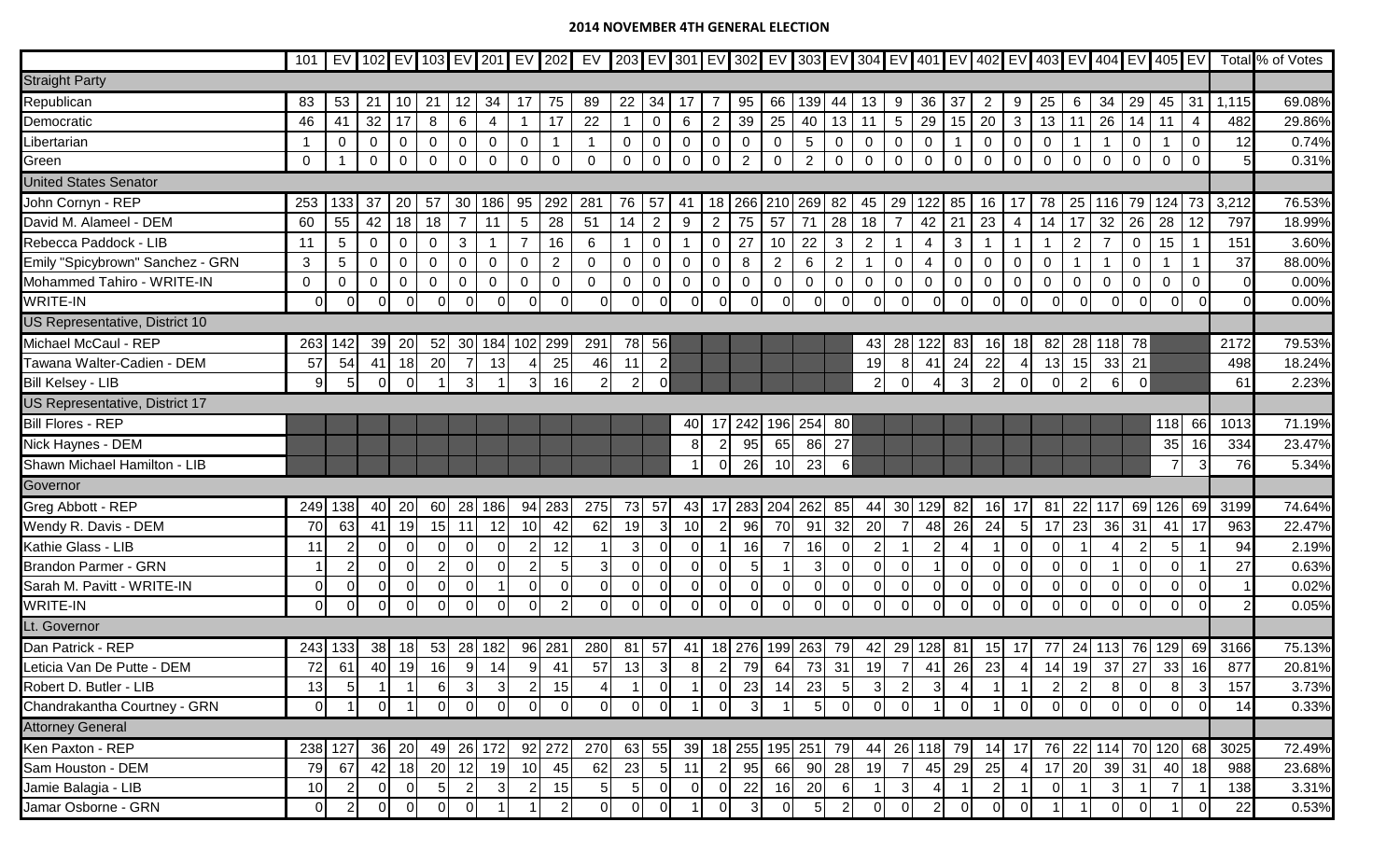|                                        | 101 |                 |                |                |                |                |                  |                |                |                |                |                  |                |                |    |                |                |                         |                       |                  |                |                |                 |                 |                |                |             |                | EV   102   EV   103   EV   201   EV   202   EV   203   EV   301   EV   302   EV   303   EV   304   EV   401   EV   402   EV   403   EV   404   EV   405   EV |     | Total |        |
|----------------------------------------|-----|-----------------|----------------|----------------|----------------|----------------|------------------|----------------|----------------|----------------|----------------|------------------|----------------|----------------|----|----------------|----------------|-------------------------|-----------------------|------------------|----------------|----------------|-----------------|-----------------|----------------|----------------|-------------|----------------|--------------------------------------------------------------------------------------------------------------------------------------------------------------|-----|-------|--------|
| <b>Comptroller of Public Accounts</b>  |     |                 |                |                |                |                |                  |                |                |                |                |                  |                |                |    |                |                |                         |                       |                  |                |                |                 |                 |                |                |             |                |                                                                                                                                                              |     |       |        |
| Glenn Hegar - REP                      | 225 | 123             | 34             | 20             | 48             | 29             | 164              | 87 264         |                | 252            | 63             | 50               | 37             | 18 243 190 248 |    |                |                | 76                      | 38                    | 28 105           |                | 78             | 14              | 14              | 68             |                | 20 108      | 66             | 112                                                                                                                                                          | 65  | 2887  | 70.86% |
| Mike Collier - DEM                     | 80  | 65              | 42             | 18             | 21             | 11             | 26               | 14             | 46             | 59             | 23             | 5 <sub>l</sub>   | 12             |                | 91 | 69             | 87             | 32                      | 21                    | 8 <sup>1</sup>   | 52             | 24             | 25              | 5 <sub>l</sub>  | 18             | 22             | 41          | 28             | 43                                                                                                                                                           | 18  | 1007  | 24.72% |
| <b>Ben Sanders - LIB</b>               | 11  |                 |                | $\mathbf 0$    | 3              | $\Omega$       | 4                | $\overline{2}$ | 15             | 7              |                | $\Omega$         |                | $\Omega$       | 25 | 11             | 21             | 6                       | $\mathbf 0$           | $\mathbf 0$      |                | $\overline{2}$ | $\Omega$        | $\Omega$        |                |                |             | -3             | 8 <sup>1</sup>                                                                                                                                               |     | 140   | 3.44%  |
| Deb Shafto - GRN                       | 5   | $\overline{2}$  |                | $\overline{0}$ |                | $\Omega$       |                  | $\Omega$       |                | $\overline{0}$ |                | $\Omega$         |                |                |    | $\overline{2}$ | $\overline{7}$ | 2                       | $\Omega$              | $\Omega$         |                |                | $\Omega$        | $\overline{0}$  | $\Omega$       |                | $\mathbf 0$ | $\Omega$       | 3                                                                                                                                                            |     | 40    | 0.98%  |
| Comm. of the General Land Office       |     |                 |                |                |                |                |                  |                |                |                |                |                  |                |                |    |                |                |                         |                       |                  |                |                |                 |                 |                |                |             |                |                                                                                                                                                              |     |       |        |
| George P. Bush - REP                   | 235 | 125             | 34             | 19             | 49             | 26             | 178              | 91 275         |                | 261            | 65             | 54               | 38             | 18 241         |    | 195            | 246            | 78                      | 40                    | 27               | 108            | 80             | 15 <sub>l</sub> | 16              | 72             |                | 116         | -74            | 122                                                                                                                                                          | 69  | 2984  | 71.80% |
| John Cook - DEM                        | 74  | 66              | 42             | 20             | 21             | 12             | 16               | 11             | 42             | 58             | 23             | $\mathbf{3}$     | 12             | 2 101          |    | 71             | 88             | 28                      | 21                    | 9                | 59             | 24             | 24              | $\overline{4}$  | 17             | 24             | 39          | 26             | 38                                                                                                                                                           | 14  | 989   | 23.80% |
| Justin Knight - LIB                    | 12  | 5               |                | $\overline{0}$ |                | $\overline{2}$ | $\boldsymbol{4}$ |                | 13             | $\overline{7}$ | 2              | $\overline{0}$   | $\Omega$       | $\Omega$       | 27 | 10             | 26             | -5                      |                       | $\overline{2}$   | $\overline{2}$ | $\overline{2}$ |                 |                 | $\Omega$       |                |             |                |                                                                                                                                                              |     | 139   | 3.34%  |
| Valerie Alessi - GRN                   |     |                 |                | $\Omega$       |                | $\Omega$       |                  |                | $\mathcal{P}$  | $\Omega$       |                | $\Omega$         |                | $\Omega$       | -6 |                | 9              |                         |                       | $\Omega$         | $\overline{2}$ | $\Omega$       |                 |                 |                |                |             |                |                                                                                                                                                              |     | 44    | 1.06%  |
| <b>Commissioner of Agriculture</b>     |     |                 |                |                |                |                |                  |                |                |                |                |                  |                |                |    |                |                |                         |                       |                  |                |                |                 |                 |                |                |             |                |                                                                                                                                                              |     |       |        |
| Sid Miller - REP                       | 217 | 122             | 34             | 18             | 42             | 24             | 157              | 81             | 265            | 250            | 57             | 51               | 36             | 17 231 188     |    |                | 241            | 79                      | 37                    | 27               | 102            | 70             | 141             | 15              | 64             |                | 20 105      |                | 63 115                                                                                                                                                       | 64  | 2806  | 68.79% |
| Jim Hogan - DEM                        | 88  | 68              | 41             | 21             | 20             | 14             | 28               | 19             | 38             | 63             | 24             | 5                | 13             | 2 100          |    | 71             | 86             | 30                      | 21                    | 10               | 57             | 28             | 24              | $\overline{4}$  | 23             | 20             | 42          | 32             | 39                                                                                                                                                           | 18  | 1049  | 25.72% |
| David (Rocky) Palmquist - LIB          | 13  | 3               | 3              | $\overline{0}$ |                |                | $\overline{5}$   | 3 <sub>l</sub> | 16             | 5 <sub>5</sub> |                | $\overline{0}$   | -1             |                | 23 | 10             | 30             |                         | $\overline{2}$        | $\overline{0}$   | 2              | $\overline{2}$ |                 |                 |                |                | 6           |                | 10                                                                                                                                                           |     | 156   | 3.82%  |
| Kenneth Kendrick - GRN                 |     | $6\phantom{1}6$ |                | $\overline{0}$ |                | $\Omega$       | 3                | $\Omega$       | $\overline{3}$ |                | 3              | $\Omega$         | $\overline{2}$ | $\overline{0}$ | 11 | $\overline{2}$ | 9              | 2                       |                       | $\Omega$         | 5 <sub>l</sub> | $\overline{4}$ | $\Omega$        | $\Omega$        |                |                | 3           |                | 2                                                                                                                                                            |     | 68    | 1.67%  |
| <b>Railroad Commissioner</b>           |     |                 |                |                |                |                |                  |                |                |                |                |                  |                |                |    |                |                |                         |                       |                  |                |                |                 |                 |                |                |             |                |                                                                                                                                                              |     |       |        |
| Ryan Sitton - REP                      | 220 | 121             | 33             | 20             | 46             | 25             | 167              | 82             | 262            | 241            | 59             | 51               | 36             | 18 233         |    | 188            | 244            | 77                      | 36                    | 27               | 102            | 75             |                 | 14              | 67             |                | 23 107      | 65             | 111                                                                                                                                                          | 66  | 2830  | 69.46% |
| Steve Brown - DEM                      | 80  | 65              | 43             | 19             | 18             | 12             | 19               | 16             | 40             | 63             | 22             | $\overline{4}$   | 13             |                | 95 | 64             | 91             | 28                      | 21                    | $6 \overline{6}$ | 57             | 27             | 25              | $\overline{4}$  | 21             | 18             | 42          | 27             | 42                                                                                                                                                           | 15  | 998   | 24.50% |
| Mark A. Miller - LIB                   | 18  | 8               | 3              | $\overline{0}$ |                |                | $\overline{7}$   | 3 <sup>l</sup> | 19             | 13             | $\overline{3}$ | $\overline{0}$   |                | $\Omega$       | 31 | 16             | 22             | -61                     | $\mathbf{3}$          |                  | 4              | $\overline{2}$ |                 |                 | 3              | 3              |             | 3              | $\overline{9}$                                                                                                                                               |     | 195   | 4.79%  |
| Martina Salinas - GRN                  | 6   | 3               | ΩI             | $\Omega$       |                | $\Omega$       |                  | $\Omega$       |                | $\overline{0}$ |                | ി                | $\Omega$       |                | 5  | 5 <sup>1</sup> | 6              |                         | $\Omega$              |                  | $\overline{2}$ | $\overline{2}$ |                 | $\Omega$        | $\Omega$       |                |             |                |                                                                                                                                                              |     | 51    | 1.25%  |
| Chief Justice, Supreme Court           |     |                 |                |                |                |                |                  |                |                |                |                |                  |                |                |    |                |                |                         |                       |                  |                |                |                 |                 |                |                |             |                |                                                                                                                                                              |     |       |        |
| Nathan Hecht - REP                     | 229 | 122             | 32             | 19             | 42             | 26             | 162              | 82 261         |                | 242            | 57             | 51               | 37             | 17 226 193 246 |    |                |                | 76                      | 36                    | 23               | 99             | 76             | 14              | 15              | 67             |                | $17$ 113    |                | 64 114                                                                                                                                                       | 68  | 2826  | 70.00% |
| William Moody - DEM                    | 79  | 69              | 44             | 19             | 21             | 12             | 22               | 20             | 50             | 64             | 27             | $6 \overline{6}$ | 14             | 3 107          |    | 68             | 90             | 34                      | 19                    | 10               | 57             | 24             | 25              | 5 <sub>5</sub>  | 20             | 21             | 39          | 30             | 43                                                                                                                                                           | 17  | 1059  | 26.23% |
| Tom Oxford - LIB                       | 14  | 3               | $\overline{3}$ | $\overline{0}$ | $\overline{4}$ |                | 8                | $\overline{0}$ | 10             | 5 <sub>5</sub> | $\overline{2}$ | $\overline{0}$   | $\overline{0}$ | 0 <sup>l</sup> | 27 | 12             | 26             | 5                       | $\boldsymbol{\Delta}$ |                  |                | $\overline{2}$ | $\mathcal{P}$   | $\Omega$        |                |                |             |                |                                                                                                                                                              |     | 152   | 3.77%  |
| Justice, Supreme Court, PI 6 Unexpired |     |                 |                |                |                |                |                  |                |                |                |                |                  |                |                |    |                |                |                         |                       |                  |                |                |                 |                 |                |                |             |                |                                                                                                                                                              |     |       |        |
| Jeff Brown - REP                       | 230 | 124             | 36             | 20             | 47             | 26             | 174              | 88             | 267            | 251            | 62             | 51               | 39             | 18 251         |    | 193            | 254            | 80                      | 37                    | 26               | 107            | 79             |                 | 15              | 68             | 21             | 110         | 67             | 122                                                                                                                                                          | -71 | 2948  | 73.19% |
| Lawrence Edward Meyers - DEM           | 78  | 62              | 41             | 18             | 18             | 11             | 14               | 13             | 38             | 55             | 24             | $\overline{4}$   | 11             |                | 87 | 68             | 84             | 28                      | 18                    | 9                | 49             | 20             | 23              | $\overline{4}$  | 21             | 16             | 36          | 27             | 36                                                                                                                                                           | 14  | 928   | 23.04% |
| Mark Ash - LIB                         | 13  | 5               | $\overline{2}$ | $\Omega$       |                |                | 5                |                | 15             | 5 <sub>l</sub> |                | $\Omega$         |                |                | 25 | $\overline{9}$ | 24             | $\overline{7}$          | 3                     | $\Omega$         | 5              |                |                 |                 |                |                |             |                |                                                                                                                                                              |     | 152   | 3.77%  |
| Justice, Supreme Court, PI 7           |     |                 |                |                |                |                |                  |                |                |                |                |                  |                |                |    |                |                |                         |                       |                  |                |                |                 |                 |                |                |             |                |                                                                                                                                                              |     |       |        |
| Jeff Boyd - REP                        | 228 | 125             | 37             | 18             | 47             | 27             | 175              | 88             | 265            | 250            | 65             | 51               | 38             | 18 244         |    | 199            | 252            | 78                      | 38                    | 25               | 106            | 76             | 12              | 15              | 73             |                | 21 107      | 68             | 114                                                                                                                                                          | 68  | 2928  | 72.58% |
| Gina Benavides - DEM                   | 79  | 63              | 41             | 20             | 17             | 9              | 12               | 13             | 42             | 56             | 20             | $\overline{4}$   | 12             | 2              | 89 | 63             | 80             | 29                      | 18                    | 11               | 47             | 19             | 24              | $5\overline{)}$ | 15             | 20             | 41          | 25             | 40                                                                                                                                                           | 16  | 932   | 23.10% |
| Don Fulton - LIB                       | 13  | 5               |                | $\Omega$       | $5 \square$    | $\overline{2}$ | $\overline{5}$   | $\overline{0}$ | 10             | 8 <sup>1</sup> |                |                  |                | $\Omega$       | 22 | 11             | 24             | -6                      | $\overline{2}$        | $\mathbf 0$      | 6              | $\overline{4}$ |                 | $\overline{0}$  | $\overline{2}$ | $\overline{2}$ | 5           | $\overline{2}$ | 9                                                                                                                                                            |     | 153   | 3.79%  |
| Charles E. Waterbury - GRN             |     |                 | $\overline{0}$ | $\overline{0}$ | 0              | $\overline{0}$ |                  | $\Omega$       |                |                |                | $\overline{0}$   | $\Omega$       | $\overline{0}$ | 5  | $\overline{0}$ | $\overline{7}$ | $\overline{\mathbf{1}}$ | $\mathbf 0$           | $\overline{0}$   | $\mathbf 1$    | $\overline{0}$ | $\Omega$        | $\overline{0}$  | $\Omega$       |                | $\mathbf 0$ | $\Omega$       | $\mathbf 0$                                                                                                                                                  |     | 21    | 0.52%  |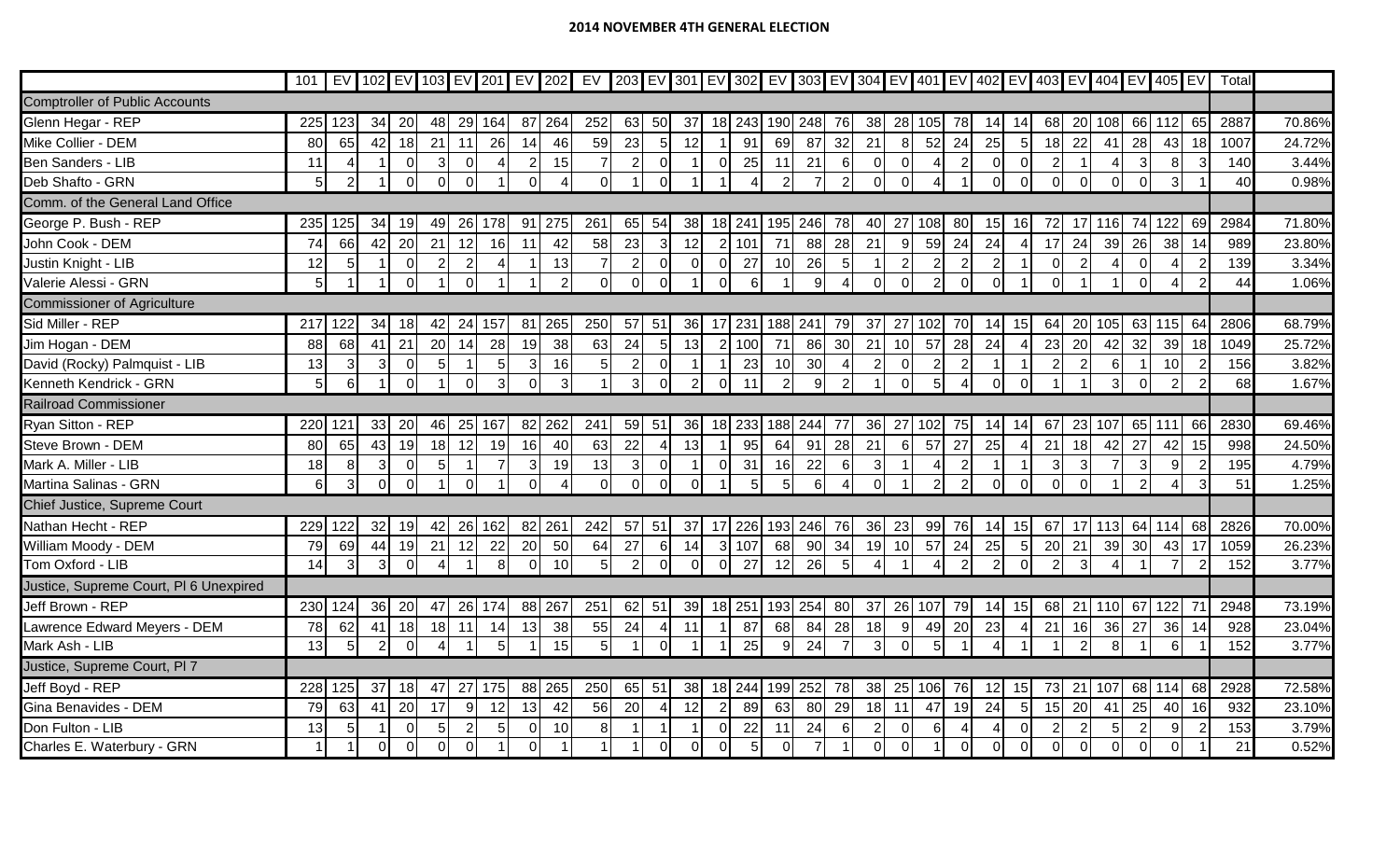|                                        | 101 |         |                |                |               |               |     |          |                | EV   102 EV   103 EV   201   EV   202   EV   203   EV   301   EV   302   EV   303   EV   304   EV   401   EV   402   EV   403   EV   404   EV   405   EV |                 |                 |                |                   |            |         |                      |                 |    |                 |           |                |         |                |    |     |        |     |                           |     | Total                                                                                                                          |         |
|----------------------------------------|-----|---------|----------------|----------------|---------------|---------------|-----|----------|----------------|----------------------------------------------------------------------------------------------------------------------------------------------------------|-----------------|-----------------|----------------|-------------------|------------|---------|----------------------|-----------------|----|-----------------|-----------|----------------|---------|----------------|----|-----|--------|-----|---------------------------|-----|--------------------------------------------------------------------------------------------------------------------------------|---------|
| Justice, Supreme Court, PI 8           |     |         |                |                |               |               |     |          |                |                                                                                                                                                          |                 |                 |                |                   |            |         |                      |                 |    |                 |           |                |         |                |    |     |        |     |                           |     |                                                                                                                                |         |
| Phil Johnson - REP                     | 245 | 129     | 36             | 19             | 52            | 28            | 177 | 96       | 273            | 260                                                                                                                                                      | -71             | 54              | 44             | 19 253            |            | 209 266 |                      | 85              | 39 | 26              | 110 I     | 78             |         | <u>16</u>      |    |     | 23 112 | 73  | 127                       |     | 3081                                                                                                                           | 85.87%  |
| RS Roberto Koelsch - LIB               | 25  | 14      | 8 <sup>1</sup> | $\overline{0}$ |               |               | 6   |          | 27             | 22                                                                                                                                                       |                 | $\overline{0}$  |                | $\overline{0}$    | 44         | 27      | 43                   | 12              |    | $\overline{2}$  | 14        | 5 <sub>5</sub> | 6       |                | 51 | -61 | 12     | 5   | 14                        | 51  | 330                                                                                                                            | 9.20%   |
| Jim Chisolm - GRN                      |     | 14      |                |                |               |               |     |          |                | 10                                                                                                                                                       |                 |                 |                |                   | 24         |         | 24                   | 13              |    |                 |           |                |         | $\Omega$       |    |     | 5      |     | 10 <sup>1</sup>           |     | 177                                                                                                                            | 4.93%   |
| Judge, Ct of Criminal Appeals, Pl. 3   |     |         |                |                |               |               |     |          |                |                                                                                                                                                          |                 |                 |                |                   |            |         |                      |                 |    |                 |           |                |         |                |    |     |        |     |                           |     |                                                                                                                                |         |
| Bert Richardson - REP                  | 226 | 126     | 34             | 18             | 44            | 26            | 167 | 82       | 267            | 245                                                                                                                                                      | 58              | 48              | 39             | 18 I              | 237        | 195     | 256                  | -77             | 38 | 24              | 101       | 73             | 13      | 16             | 65 | 19  | 110    | 68  | 112                       | 68  | 2870                                                                                                                           | 71.66%  |
| John Granberg - DEM                    | 74  | 60      | 42             | 19             | 19            | 11            | 17  | 15       | 38             | 54                                                                                                                                                       | 25              |                 | 10             |                   | 89         | 65      | 82                   | 30              | 19 | 10              | 53        | 23             | 23      |                | 21 | 17  | 38     | 27  | 36                        | 14  | 944                                                                                                                            | 23.57%  |
| Mark W. Bennett - LIB                  | 19  | 5       | $\overline{3}$ | $\Omega$       |               |               | 6   | 3        | 15             | 13                                                                                                                                                       |                 |                 | $\overline{2}$ | $\Omega$          | 31         | 8       | 25                   |                 |    | $\Omega$        | 6         | 3              |         | $\Omega$       |    |     | 6      |     | 14                        |     | 191                                                                                                                            | 4.77%   |
| Judge, Ct of Criminal Appeals, Pl. 4   |     |         |                |                |               |               |     |          |                |                                                                                                                                                          |                 |                 |                |                   |            |         |                      |                 |    |                 |           |                |         |                |    |     |        |     |                           |     |                                                                                                                                |         |
| Kevin Patrick Yeary - REP              | 245 | 135     | 36             | 18             | -49           | 28            | 174 | 97 269   |                | 259                                                                                                                                                      | 67              | 51              | 43             | 18 259            |            | 214     | 257                  | 83              | 37 | 26              | 111       | 76             |         | 15             | 75 | 22  | l 114l | 68  | 127                       | 66  | 3056                                                                                                                           | 84.26%  |
| Quanah Parker - LIB                    | 30  | 15      |                |                |               |               | 8   |          | 32             | 23                                                                                                                                                       | 10              |                 | $\overline{2}$ |                   | 46         | 25      | 63                   | 14              | 11 | 2               | 18        |                |         | $\overline{2}$ |    |     | 14     | 10  | 20                        | 10  | 406                                                                                                                            | 11.19%  |
| Judith Sanders-Castro - GRN            | 10  | 10      | 8 <sup>1</sup> | $\Omega$       | $\mathcal{E}$ | $\mathcal{P}$ | 5   | O        | 8              | 8 <sup>1</sup>                                                                                                                                           |                 |                 |                |                   | 13         |         | 22                   | 12              | 6  |                 |           |                |         | $\Omega$       |    |     |        |     | 8                         |     | 165                                                                                                                            | 4.55%   |
| Judge, Ct of Criminal Appeals, Pl. 9   |     |         |                |                |               |               |     |          |                |                                                                                                                                                          |                 |                 |                |                   |            |         |                      |                 |    |                 |           |                |         |                |    |     |        |     |                           |     |                                                                                                                                |         |
| David Newell - REP                     | 243 | 131     | 36             | 19             | 50            | 26            | 174 | 98 279   |                | 258                                                                                                                                                      | 68              | 51              | 41             | 18 256            |            | 204     | 267                  | 81              | 37 | 25              | 110       | 78             | 15      | 15             |    |     | 26 115 | 70  | 126                       | 70  | 3061                                                                                                                           | 85.26%  |
| William Bryan Strange, III - LIB       | 33  | 16      | 10             |                | 81            | $6 \,$        | 6   |          | 23             | 23                                                                                                                                                       | 10              | $\overline{2}$  | $\mathbf{3}$   | $\Omega$          | 46         | 31      | 50                   | 13              | 10 | 3 <sub>l</sub>  | 14        | 6              |         | $\overline{2}$ |    |     | 9      |     | 22                        |     | 385                                                                                                                            | 10.72%  |
| George Joseph Altgelt - GRN            |     | 11      | 6I             | $\Omega$       |               | $\Omega$      | 5   |          |                | 6                                                                                                                                                        |                 | $\Omega$        |                |                   | 15         | 9       | 20                   | 13              |    |                 |           | 3              |         | $\Omega$       |    |     |        |     |                           |     | 144                                                                                                                            | 4.01%   |
| State Representative, Dist. 17         |     |         |                |                |               |               |     |          |                |                                                                                                                                                          |                 |                 |                |                   |            |         |                      |                 |    |                 |           |                |         |                |    |     |        |     |                           |     |                                                                                                                                |         |
| Tim Kleinschmidt - REP                 | 251 | 145     | 42             | 20             | 56            | 28            | 179 | 94       | 285            | 278                                                                                                                                                      | 78              | 52              | 43             | 18 299 219 280    |            |         |                      | 86              | 45 | 32              | 123       | 84             |         | 16             | 78 |     | 30 114 | -72 | 132                       |     | 3267                                                                                                                           | 77.67%  |
| Carolyn Banks - DEM                    | 77  | 63      | 39             | 19             | 20            | 10            | 18  | 12       | 46             | 55                                                                                                                                                       | 17              |                 | 10             |                   | 84         | 60      | 88                   | 29              | 21 | $5\overline{)}$ | 50        | 23             | 22      | $6 \mid$       | 14 | 18  | 43     | 29  |                           | 13  | 939                                                                                                                            | 22.33%  |
| Chief Justice, 3rd Ct of Appeals Dist. |     |         |                |                |               |               |     |          |                |                                                                                                                                                          |                 |                 |                |                   |            |         |                      |                 |    |                 |           |                |         |                |    |     |        |     |                           |     |                                                                                                                                |         |
| Jeff Rose - REP                        | 244 | 129     | 37             | 19             | 52            | 28            | 174 | 89       | 279            | 258                                                                                                                                                      | 69              | 52              | 40             | -17               | <b>253</b> | 195     | 279                  | 82              | 38 | 25              |           | $\sqrt{3}$     |         | 15             |    | 22  |        |     |                           | -70 | 3047                                                                                                                           | 75.78%  |
| Diane Henson - DEM                     | 79  | 65      | 42             | 18             | 19            | 11            | 20  | 13       | 42             | 54                                                                                                                                                       | 16 <sup>1</sup> | 5 <sub>l</sub>  | 10             | 3I                | -98        | 74      | 85                   | 30 <sup>l</sup> | 22 | 9               | 45        | 27             | 28      | 5 <sup>1</sup> | 13 | 21  | 40     | 23  | 41                        | 16  | 974                                                                                                                            | 24.22%  |
| County Judge                           |     |         |                |                |               |               |     |          |                |                                                                                                                                                          |                 |                 |                |                   |            |         |                      |                 |    |                 |           |                |         |                |    |     |        |     |                           |     |                                                                                                                                |         |
| Paul E Fischer - DEM                   |     | 240 155 | 61 30          |                |               | 62 22 150     |     | 88 244   |                | 220                                                                                                                                                      | 70 27           |                 |                |                   |            |         | 34 10 229 188 173 59 |                 | 54 |                 | 30 125 60 |                | 38 12   |                |    |     |        |     | 68 40 128 71 111 49       |     | 2848                                                                                                                           | 100.00% |
| <b>District Clerk</b>                  |     |         |                |                |               |               |     |          |                |                                                                                                                                                          |                 |                 |                |                   |            |         |                      |                 |    |                 |           |                |         |                |    |     |        |     |                           |     |                                                                                                                                |         |
| Lisa Teinert - DEM                     |     | 234 147 | 59 28          |                |               | 59 22 152     |     |          | 90 239         | 214                                                                                                                                                      | 68 25           |                 |                | 33 10 221 183 165 |            |         |                      | 58              | 55 |                 | 30 121 62 |                | $38$ 12 |                |    |     |        |     | 67 36 123 70 108 47       |     | 2776                                                                                                                           | 100.00% |
| <b>County Clerk</b>                    |     |         |                |                |               |               |     |          |                |                                                                                                                                                          |                 |                 |                |                   |            |         |                      |                 |    |                 |           |                |         |                |    |     |        |     |                           |     |                                                                                                                                |         |
| Sharon Blasig - DEM                    |     | 231 152 | 60 27          |                |               | 59 20 152     |     |          | 85 240         | 218                                                                                                                                                      | 69 24           |                 |                |                   |            |         | 32 11 221 188 166 57 |                 | 55 |                 | 30 119 64 |                |         |                |    |     |        |     | 37 12 68 38 120 70 109 44 |     | 2778                                                                                                                           | 100.00% |
| <b>County Treasurer</b>                |     |         |                |                |               |               |     |          |                |                                                                                                                                                          |                 |                 |                |                   |            |         |                      |                 |    |                 |           |                |         |                |    |     |        |     |                           |     |                                                                                                                                |         |
| Melinda "Lyndy" Krause - DEM           |     |         |                |                |               |               |     |          |                |                                                                                                                                                          |                 |                 |                |                   |            |         |                      |                 |    |                 |           |                |         |                |    |     |        |     |                           |     | 211 136  59  27  54  21 139  85 223  199  67  22  30  11 220 182 166  56  54  28 116  61  39  12  68  33 118  65 109  44  2655 | 100.00% |
| County Commissioner, Pct. 2            |     |         |                |                |               |               |     |          |                |                                                                                                                                                          |                 |                 |                |                   |            |         |                      |                 |    |                 |           |                |         |                |    |     |        |     |                           |     |                                                                                                                                |         |
| Charles W. Murray - REP                |     |         |                |                |               |               | 65  |          | 40 194         | 199                                                                                                                                                      | 49 41           |                 |                |                   |            |         |                      |                 |    |                 |           |                |         |                |    |     |        |     |                           |     | 588                                                                                                                            | 55.95%  |
| Dan Engler - WRITE-IN                  |     |         |                |                |               |               | 27  | 15       | 24             | 39                                                                                                                                                       |                 | $5\overline{)}$ |                |                   |            |         |                      |                 |    |                 |           |                |         |                |    |     |        |     |                           |     | 114                                                                                                                            | 10.85%  |
| Richard Wagner - WRITE-IN              |     |         |                |                |               |               | 98  | 54       | 82             | 60                                                                                                                                                       | $37$ 10         |                 |                |                   |            |         |                      |                 |    |                 |           |                |         |                |    |     |        |     |                           |     | 341                                                                                                                            | 32.45%  |
| <b>WRITE-IN</b>                        |     |         |                |                |               |               |     | $\Omega$ | $\overline{2}$ |                                                                                                                                                          |                 | 0               |                |                   |            |         |                      |                 |    |                 |           |                |         |                |    |     |        |     |                           |     |                                                                                                                                | 0.76%   |